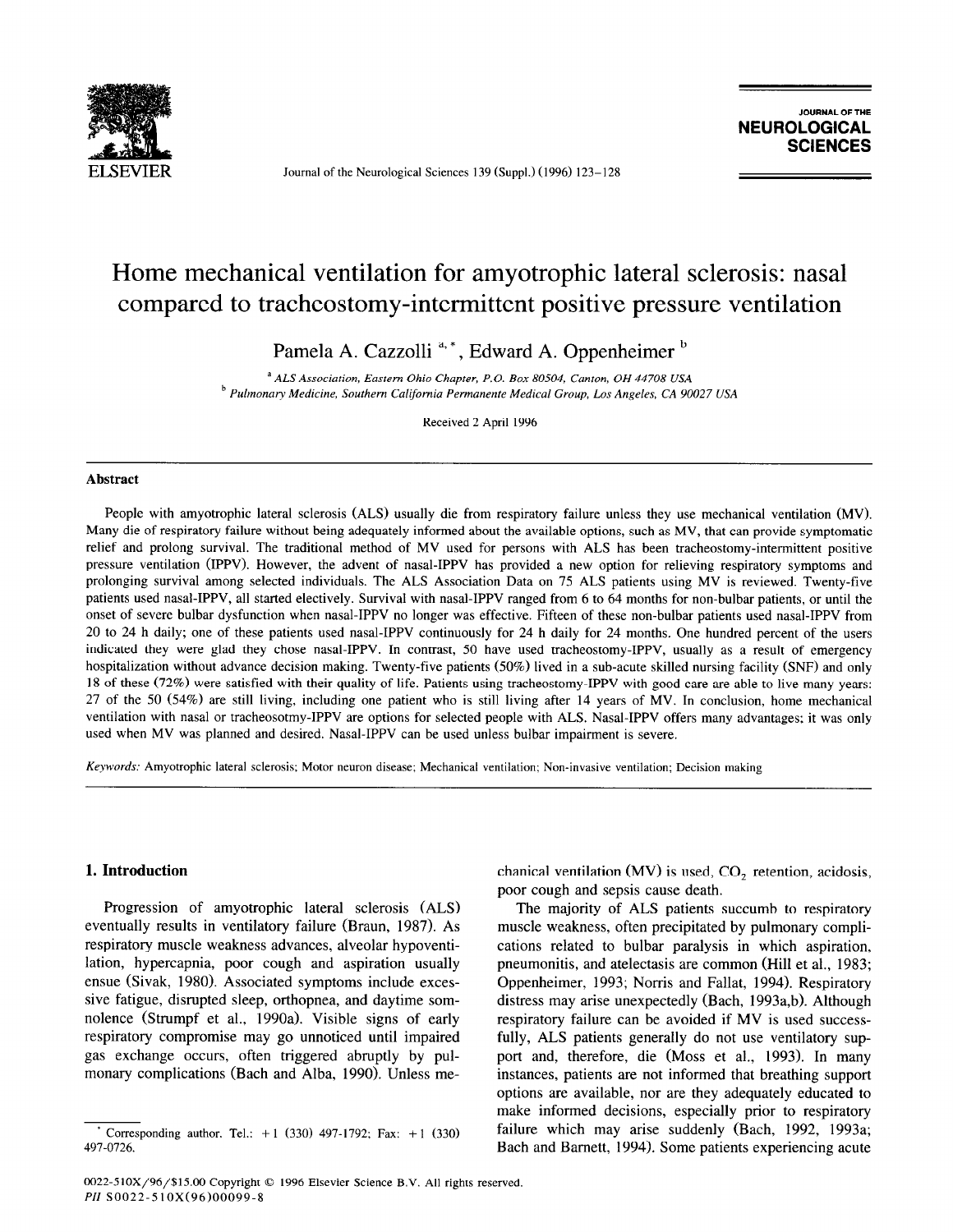distress, accompanied by anxiety and panic, may go to the hospital seeking relief of symptoms and be treated with endotracheal ventilation, often forcing a hasty decision on whether to withdraw life-support treatment and die or to have tracheostomy and intermittent positive pressure ventilation (tracheostomy-IPPV) (Oppenheimer, 1993). Methods for non-invasive ventilation are usually not offered (Bach and Barnett, 1994).

In the United States, the traditional method of MV used for persons with ALS has been tracheostomy-IPPV (Sivak, 1982; Bach and Bamett, 1994). Survival after starting tracheostomy-IPPV can be for many years. Some patients are living 10 or more years (Iwata, 1987; Bach, 1993b; Oppenheimer, 1993). The consequences of prolonged survival and the burdens of care are sometimes not realized by patients and family caregivers until after MV is instituted (Sivak, 1982).

In recent years the advent of nasal-IPPV has provided a new option that relieves respiratory symptoms by reversing alveolar hypoventilation and can prolong survival among selected individuals (Ellis et al., 1987; Bach and Alba, 1990; Strumpf et al., 1990b; Goldstein et al., 1991; Waldhorn, 1992; Bach, 1993a; Hill, 1993; Robert et al., 1993; Leger et al., 1994; Meyer and Hill, 1994). Reports in the literature on the successful use of nasal-IPPV in patients with ALS have been limited (Alba et al., 1976; Bach et al., 1987; Ellis et al., 1987; Fallat et al., 1987; Bach, 1992; Norris and Fallat, 1994; Sherman, 1994; Pinto et al., 1995).

The purpose of our review is to report our findings on 75 patients with ALS using MV which includes 50 patients using tracheostomy-IPPV and 25 patients using nasal-IPPV. We compare our findings on the use of non-invasive ventilation to long-term tracheostomy ventilation.

A prospective study of 25 individuals was conducted from 1990 to 1995, to evaluate the value of nasal-IPPV for ALS patients, and to compare its use to the alternative of tracheostomy-IPPV for long-term life support. This study particularly focused on: relief of symptoms of respiratory failure, length of survival, decision making by the patient and family, the cost for equipment and personal care, and the quality of care provided by family members, unlicensed attendants and nurses.

Fifty people with ALS using tracheostomy-IPPV were identified during the 7 years, 1988-1995. Twenty-five people lived at home and their families usually served as primary caregivers. The majority employed licensed nurses for assistance with care. Their health insurance coverage required using nurses. The other 25 people lived in subacute skilled nursing facilities (SNF), because they were widowed, single or lacked willing, competent or available caregivers at home. Forty-six (92%) of the 50 people had tracheostomy-IPPV as a result of emergency hospitalization for respiratory failure and distress, and had not decided in advance. All 75 MV users were initially evaluated and diagnosed by their neurologist. The findings were confirmed at an ALS center or neuromuscular clinic (sponsored by the ALS Association, the Muscular Dystrophy Association, or a university medical center).

The 50 tracheostomy-IPPV patients and 25 nasal-IPPV were seen for evaluation, patient care consultation and follow-up by one of the authors (P.A.C.). The patients were initially identified by the ALS Association's Eastern Ohio Chapter, Western Ohio Chapter and Western Pennsylvania Chapter; the Visiting Nurse Society of Stark County, Ohio; and an ALS support group in West Virginia. All patients were visited at their homes or SNF care facilities. Periodic follow-up telephone calls and visits to patients' homes and SNFs were made to determine quality of care and perceived quality of life of both patients and family caregivers. Patients and families were interviewed to evaluate: management of care and costs involved; tracheostomy and home care techniques performed by family members, nurses, and unlicensed attendants; and the use of MV. Evaluation included: relief of symptoms, the hours the ventilator was used daily, how well it was tolerated, problems with nasal interfaces, and bulbar involvement. Further contacts with patients and families were made frequently, when caregivers telephoned from time to time for advice on managing care or regarding caregiving. Some of these patients and family members were also seen at bi-monthly ALS support group meetings, sponsored by the Visiting Nurse Society of Stark County in which one of the authors (P.A.C.) is a facilitator.

# 3. Results

### 2. Patient population and methods 3.1. Fifty ALS patients who used tracheostomy-IPPV

The mean age of the 50 tracheostomy-IPPV patients was 60 years (range: 31-89; 66% male, 34% female). As of 1995, 23 had died and 27 were still living. Only four (8%) of the 50 patients had chosen tracheostomy ventilation in advance, before emergency hospitalization. Of the 25 patients (50%) who lived at home, 23 were satisfied with their quality of life. Of the 25 patients (50%) who lived in a SNF, seven (28%) were not satisfied with their quality of life, and depression was common. Forty-one (82%) of the 50 patients indicated that they were glad they used tracheostomy-IPPV, and that when they began its use, the alternative was death. Some patients were still ambulatory, or had use of upper extremities, or were non-bulbar for many months after they began tracheostomy-IPPV. Some of these patients reported they did not want to die at the time of respiratory failure when they began MV. One patient used MV for 5 years and eventually stopped MV after seriously considering this for 1 year after he lost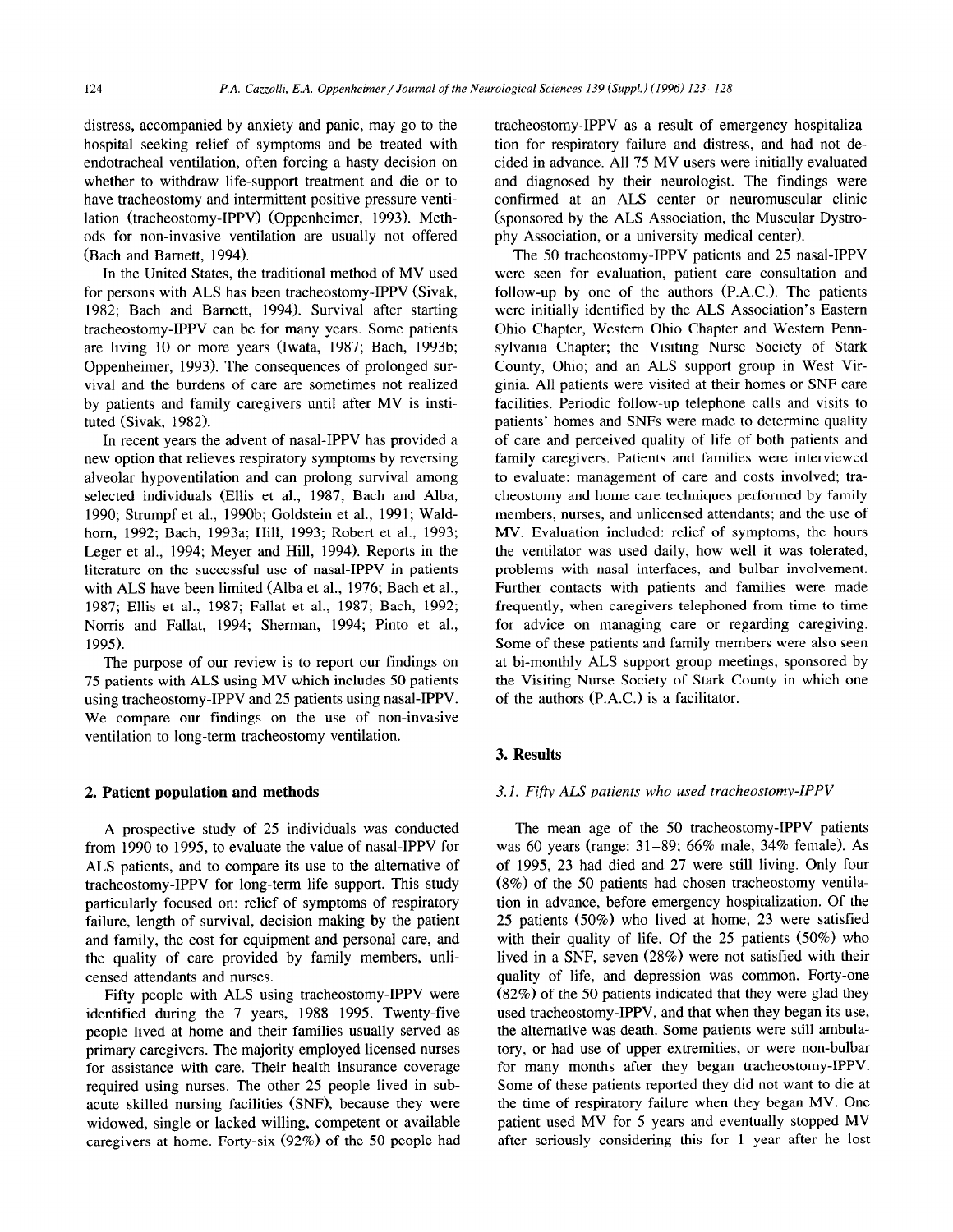| Patient        | Gender | Age | Ventilator            | Maximum hours<br>per day | Duration of use<br>(months) | Bulbar signs                           |  |
|----------------|--------|-----|-----------------------|--------------------------|-----------------------------|----------------------------------------|--|
|                | M      | 57  | $BiPAP^* S/T$         | 24                       | 64                          | No                                     |  |
| 2              | F      | 61  | $BiPAP^{\otimes} S/T$ | 23                       | 30                          | No                                     |  |
| 3              | F      | 71  | $BiPAP^*S/T$          | 24                       | 30 (then tracheostomy)      | 2 months prior<br>to tracheostomy IPPV |  |
| $\overline{4}$ | M      | 54  | <b>PLV-100</b>        | 23                       | 26                          | No                                     |  |
| 5              | M      | 35  | $BiPAP^*S/T$          | 16                       | 15                          | No                                     |  |
| 6              | M      | 73  | <b>PLV-100</b>        | 23                       | 16                          | No                                     |  |
|                | M      | 39  | $BiPAP^* S/T$         | 24                       | 16                          | N <sub>o</sub>                         |  |
| 8              | M      | 48  | $BiPAP^*S/T$          | 12                       | (then tracheostomy)         | When MV began                          |  |

Table 1  $\mathbf{D}$  is used to use on use  $\mathbf{D}$ 

ability to use his extremities; he wanted to relieve his wife, who had failing health, of the burden of care. The patient's physician supported his decision to withdraw MV, and ordered palliative treatment through hospice services. The patient died peacefully. Another patient used MV for 2 years and developed sudden complications, resulting in brain anoxia and permanent unconsciousness. The patient's spouse requested withdrawal from MV; his physicians honored this; tracheostomy-IPPV was then discontinued.

The primary caregivers of 22 patients were family members. Suctioning of tracheostomy increased the burden and intensity of home care provided by family caregivers. Healthcare insurance reimbursed only licensed nurses for home care. In 1995, the usual cost for a licensed practical nurse was \$25 per hour from an agency. Twenty (80%) of these patients used nurses to supplement the family caregivers. Five patients never hired licensed nurses for home care. None of the patients were eligible for hospice services because hospices in these communities exclude peo-

cluding older children in some cases) provided tracheostomy care as skillfully as trained respiratory care practitioners and registered nurses. Unlicensed paid attendants were employed by some families; when properly trained they provided excellent quality care. Tracheostomy-IPPV survival data ( $n = 50$ ) after start-

ple who use tracheostomy-IPPV. All family members (in-

ing MV: (A) Twenty-three have died: 8 lived  $1-2$  years; 4 lived for 2-4 years; 5 lived for 5-6 years; 2 lived for 7-8 years; 4 lived for 9-12 years. (B) Twenty-seven are alive: 11 living for l-2 years; 8 living for 2-4 years; 3 living for 5-6 years; 2 living after  $7-8$  years; 3 are alive after  $11-14$ years of MV.

## 3.2. Twenty-five ALS patients who used nasal-IPPV

The mean age of the 25 nasal-IPPV patients was 64 years (range: 35-86; 64% male, 36% female). By 1995, 17 nasal-IPPV users had died and eight were still living. All

Table 2 Prior use of nasal-IPPV by deceased patients ( $n = 17$ )

| Patient | Gender | Age | Ventilator                | Maximum hours<br>per day | Duration of use<br>(months) | Onset of bulbar<br>signs | Using MV when<br>died | Reason for<br>withdrawal |
|---------|--------|-----|---------------------------|--------------------------|-----------------------------|--------------------------|-----------------------|--------------------------|
| 9       | M      | 65  | $BiPAP^{\circledast} S/T$ | 24                       | 32                          | 2 months prior to death  | Yes                   |                          |
| 10      | F      | 77  | $BiPAP^*S/T$              | 22                       | 30                          | 2 months prior to death  | Yes                   |                          |
| 11      | F      | 63  | $BiPAP^@S/T$              | 21                       | 25                          | 2 months prior to death  | Yes                   |                          |
| 12      | F      | 63  | $BiPAP^*S/T$              | 21                       | 19                          | 2 months prior death     | <b>Yes</b>            |                          |
| 13      | F      | 74  | <b>PLV-100</b>            | 20                       | 15                          | 2 weeks prior to death   | <b>Yes</b>            |                          |
| 14      | M      | 65  | <b>PLV-100</b>            | 21                       | 14                          | 2 months prior to death  | No.                   | Did not relieve symptoms |
| 15      | F      | 56  | $BiPAP^*S/T$              | 6                        | 10                          | When MV began            | No.                   | Did not relieve symptoms |
| 16      | M      | 65  | $BiPAP^*S/T$              | 23                       | 9                           | No.                      | No.                   | Did not relieve symptoms |
| 17      | M      | 76  | <b>PLV-100</b>            | Intervals                | 8                           | 1 month prior to death   | No                    | Did not like alarm       |
| 18      | м      | 72  | <b>PLV-100</b>            | Intervals                |                             | No.                      | No.                   | Did not like alarm       |
| 19      | M      | 86  | $BiPAP^{\otimes} S/T$     | 20                       | 6                           | No.                      | Yes                   |                          |
| 20      | M      | 78  | PLV-100                   | 10                       |                             | 1 month prior to death   | No.                   | Did not relieve symptoms |
| 21      | F      | 71  | $BiPAP^*S/T$              | Intervals                |                             | When MV began            | N <sub>0</sub>        | Did not relieve symptoms |
| 22      | M      | 61  | $BiPAP^*S/T$              | Intervals                | 3                           | When MV began            | No.                   | Did not relieve symptoms |
| 23      | F      | 52  | $BiPAP^*S/T$              | <b>Intervals</b>         |                             | No                       | No.                   | Did not want to live     |
| 24      | M      | 72  | <b>PLV-100</b>            | Intervals                |                             | No.                      | No.                   | Did not want to live     |
| 25      | M      | 60  | <b>PLV-100</b>            | Intervals                |                             | When MV began            | No                    | Did not relieve symptoms |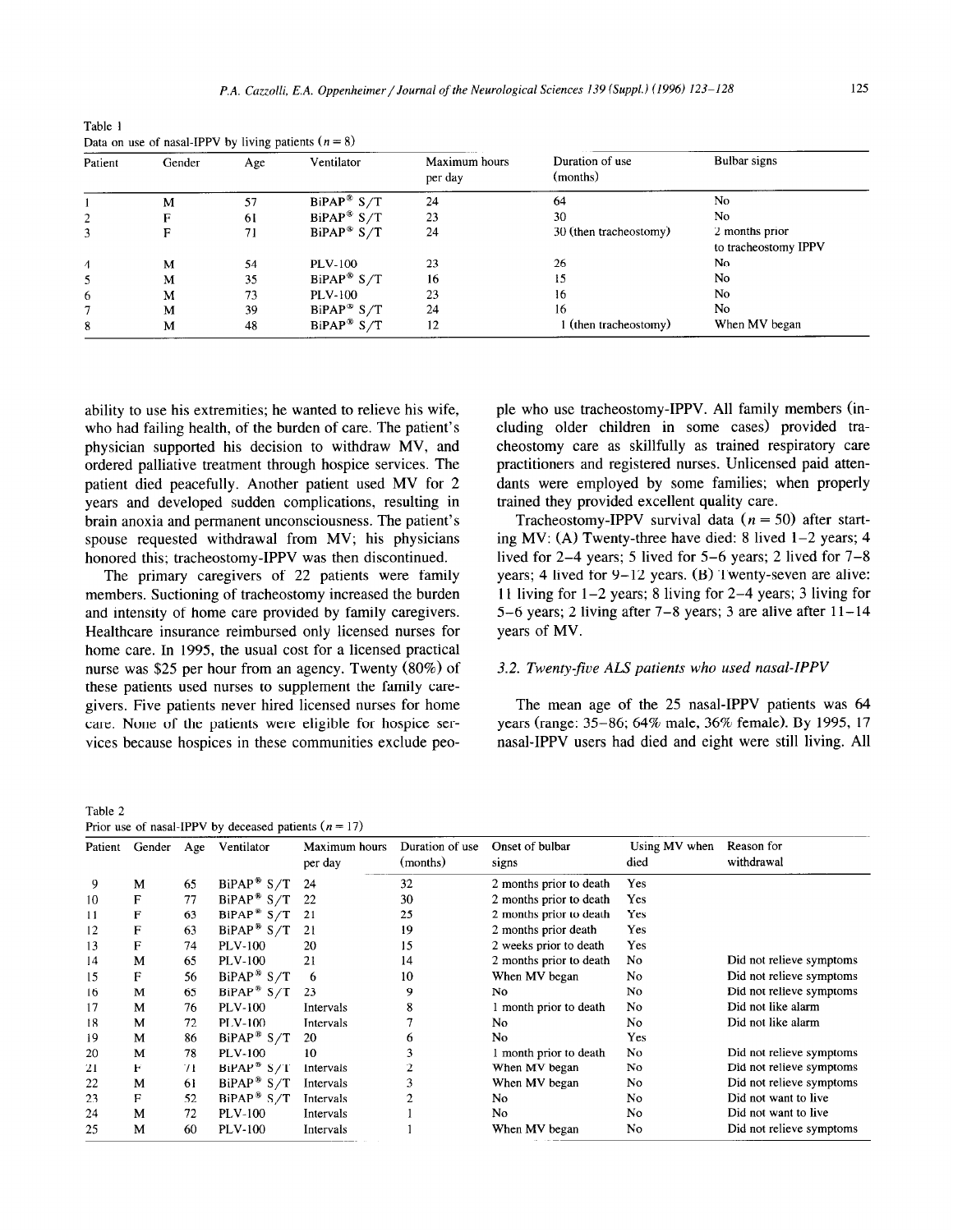25 patients had planned MV in advance and chose nasal-IPPV. They used either the BiPAP<sup>®</sup> S/T System, bi-level positive airway pressure spontaneous/timed mode ventilator (Respironics<sup>®</sup>, Murrysville, PA, USA) or a PLV<sup>®</sup>-100 volume cycled ventilator (LIFECARE International, Westminster, CO, USA). Twenty-three patients lived at home and two widows (8%) lived at nursing homes.

Five of the 25 nasal-IPPV users had bulbar symptoms of dysphagia, dysarthria and excessive oral secretions when they first began using nasal-IPPV. Four of these bulbar patients withdrew from nasal-IPPV because it did not relieve their respiratory distress, and accepted death. The fifth bulbar patient also did not experience relief of symptoms using nasal-IPPV; he desired long-term life support and elected tracheostomy-IPPV. He is still living.

Twenty (80%) of the 25 patients were non-bulbar when nasal-IPPV was started, able to talk and swallow, without sialorrhea, with intact pharyngeal muscle function. Seven of the non-bulbar patients are still living and 13 have died (see Tables 1 and 2). The 20 patients who were non-bulbar when they began nasal-IPPV had reported relief of respiratory symptoms. Nasal-IPPV increased the voice volume among successful users. Five of the 20 non-bulbar patients used nasal-IPPV from 1 to 8 months. One of the five patients discontinued use because of inability to adapt to the ventilator. Two patients withdrew because of inability to adapt to the diagnosis; they had progressive immobility, concern about the burden of care, and desired not to live. The fourth and fifth patients developed the onset of bulbar symptoms 1 month prior to their deaths. Before they died, both patients developed difficulty with excessive oral secretions. One reported that nasal-IPPV no longer relieved his symptoms, while the other experienced difficulty with the alarm on the volume cycled ventilator which triggered frequently. They decided to stop using MV; neither patient was using nasal-IPPV when they died. Thus, 15 non-bulbar patients used nasal-IPPV, ranging from 20 to 24 h daily. This included one patient who used it continuously for 24 h daily for 24 months. Survival with nasal-IPPV for these 15 patients ranged from 6 to 64 months. They continued until they developed the onset of severe bulbar dysfunction which made nasal-IPPV no longer effective (see Tables 1 and 2). One patient who successfully used nasal-IPPV for 30 months chose tracheostomy-IPPV after the onset of excessive oral secretions. This patient is still living.

Six of the 15 initially non-bulbar patients had an onset of bulbar symptoms 2 months prior to their deaths. As secretions became excessive, five of the six patients died while using nasal-IPPV. The sixth patient indicated that his ventilator was not relieving his breathing distress. Nasal-IPPV was then discontinued by the family and the patient was taken to the hospital where he died. Two of the 15 non-bulbar patients who remained non-bulbar died shortly after reporting they "weren't getting enough air". One patient was using nasal-IPPV at the time of his death, while the other patient withdrew from the ventilator and

was taken to the hospital where he was given oxygen and died.

#### 4. Discussion

Many who used tracheostomy-IPPV would probably have decided to avoid MV if they had been able to plan in advance, particularly if they had known that they would become a heavy burden to family or be placed in a nursing home (SNF). Most people with ALS do not want to use MV. They need assistance with palliative care and planning for emergencies, so that intubation and MV can be avoided when respiratory failure occurs. In the USA, patients have the right to discontinue MV if it is not desired; this is much easier to do with nasal-IPPV. Once tracheostomy-IPPV is started, people are often reluctant to stop life-support even though this choice is legally and ethically supported in the USA.

Before a decision is made to use tracheostomy-IPPV, the person with ALS (and family) should understand that death related to ALS can usually be prevented with MV and good care; and, that if MV is used, immobility will progress; ongoing tracheal suctioning will be required; round-the-clock caregivers will be necessary; needed resources and costs are high and might result in heavy family burdens or nursing home placement.

The decision to initiate nasal-IPPV was based on the severity of respiratory symptoms together with reduced simple pulmonary function test data. Symptoms include: disrupted sleep, orthopnea, daytime somnolence, exertional shortness of breath, and ineffective cough. Values that indicate significant respiratory impairment are a forced vital capacity of 50% or less, a maximum inspiratory force of  $-30$  cm H<sub>2</sub>O or less, or a maximum expiratory force of 30 cm H,O or less. Other warning signs may not be obvious. Abnormal arterial blood gas or oximetry values are often late findings.

After the onset of bulbar dysfunction, previously nonbulbar patients using nasal-IPPV died within 2 months as aspiration increased, unless tracheostomy was done. Patients with significant bulbar impairment when they tried to start nasal-IPPV were not able to tolerate its use and respiratory distress was not improved.

Tracheostomy-IPPV can extend survival for more than 10 years despite significant bulbar impairment when effective respiratory care is given. Nasal-IPPV prolonged the survival of the 15 non-bulbar patients using the ventilator 20-24 h daily for 6-64 months. Most of these nasal-IPPV users (90%) decided not to have a tracheostomy when bulbar impairment became severe. Factors determining successful use of nasal-IPPV included absence of excessive oral secretions, properly fitting nasal or oral interfaces, willingness to wear interfaces, desire to live and good caregiver support.

The home ventilator management should be monitored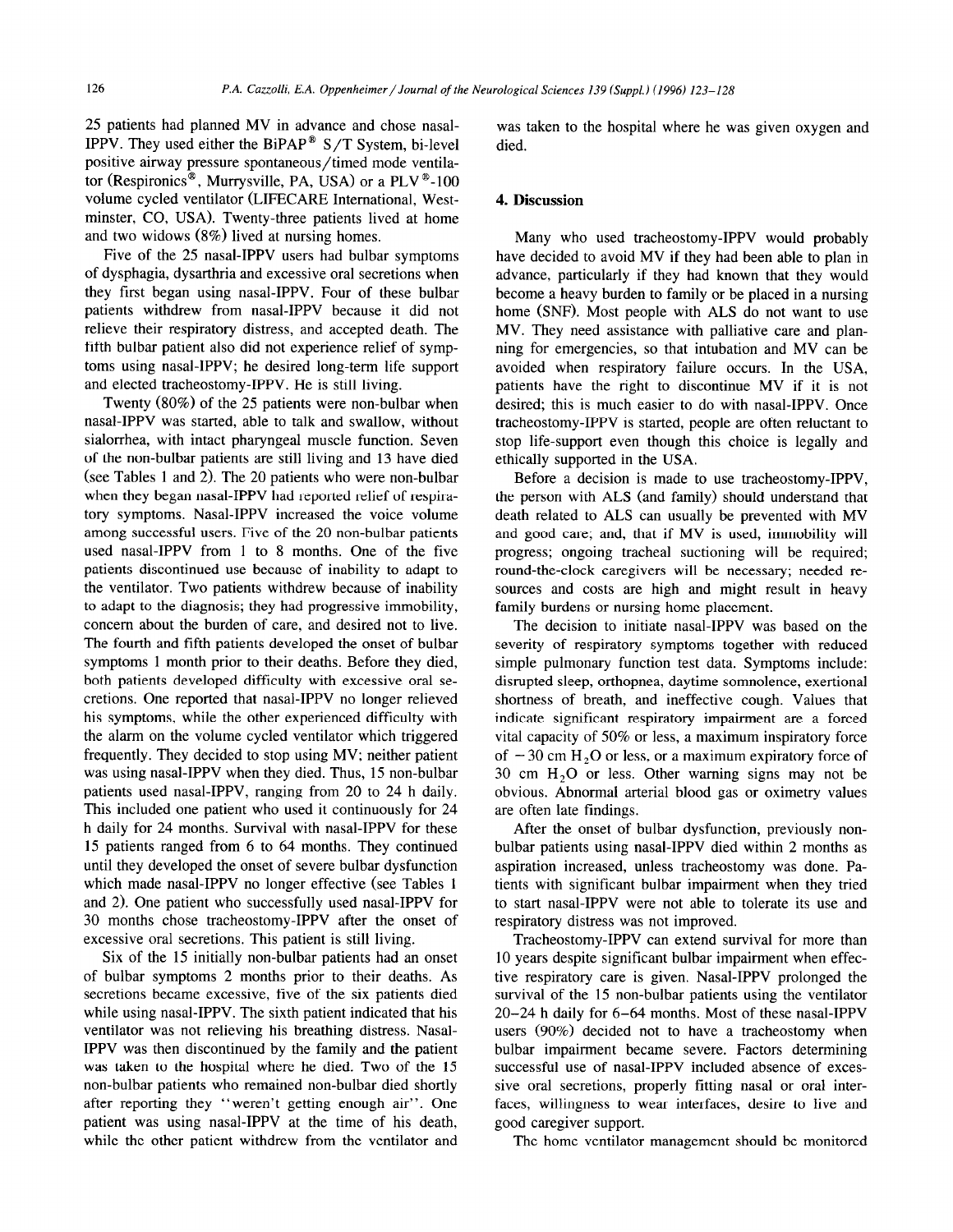periodically to determine if the patient is comfortable and properly ventilated. Patients who report they are "not getting enough air" need clinical reevaluation and often require adjustment of the ventilator settings. Oxygen administration is usually neither indicated nor safe unless there is pneumonia. If the ventilator is providing appropriate alveolar ventilation, the oxygen saturation should be 93-95% or greater on room air; PaCO, should be 40 mm Hg or less, and the arterial pH should be within normal limits.

The quality of tracheostomy-IPPV care provided by properly trained family members and unlicensed attendants was as good as care provided by licensed nurses. The cost for nurses as paid caregivers was \$25 per hour. Costs for unlicensed paid caregivers who are properly trained and supervised by registered nurses should be reimbursed by health care or community resources to assist with home MV. Use of competent unlicensed attendants helps relieve the burden of care to family members and helps spare many patients from being forced to live in institutional care facilities (SNF). The majority of family caregivers indicated that the burden of care was heavy. However, despite this, family members often continued to be willing caregivers to keep their loved ones alive and at home. In contrast, none of the nasal-IPPV patients used nurses to help with regular home care. Using nasal-IPPV when this is possible is more cost effective than tracheostomy-IPPV due to lower costs for both equipment and caregivers. The main medical cost for nasal-IPPV was the monthly rental of the ventilator. For tracheostomy-IPPV, the ventilator, suction equipment and supplies were more expensive, complex, cumbersome and heavier than was equipment for the nasal-IPPV.

All the non-bulbar users of nasal-IPPV experienced relief of their respiratory symptoms. The non-bulbar patients enjoyed the benefits of talking and swallowing, compared to the bulbar patients who use MV. Seven of the 15 non-bulbar patients are still living, although one has chosen tracheostomy-IPPV. Two non-bulbar patients who successfully used nasal-IPPV, ranging 6-9 months, reported "not getting enough air" shortly before they died unexpectedly. They had not had regular assessment of their ventilator management. Some patients who did not like using nasal-IPPV, withdrew from MV and died. Four patients began use of the nasal-IPPV despite bulbar signs. All four of these patients were unable to tolerate its use except for short intervals.

All nasal-IPPV users were eligible for hospice services. The non-bulbar patients did not require suctioning. The care involved in using nasal-IPPV is less intensive than tracheostomy-IPPV which requires suctioning, even when no bulbar involvement is present.

Those who seriously wish to use long-term MV, after careful evaluation and counseling, benefit from starting nasal-IPPV before respiratory crisis occurs, if bulbar impairment is mild or absent. Compared to tracheostomyIPPV, ALS patients using nasal-IPPV: have planned this in advance and initiate it electively; are able to make an informed choice as to whether to stop MV, or to continue nasal-IPPV, or to use tracheostomy-IPPV if significant bulbar impairment occurs; have lower costs and less complex care; are eligible for hospice services; and are usually (92%) able to remain at home.

# Acknowledgements

The authors give sincere thanks to the patients and families who participated in this study, as well as their physician, respiratory therapists and nurses. Without their help this would not have been possible. Special appreciation goes to Hiroshi Mitsumoto, M.D., of the Cleveland Clinic Foundation and to the late Forbes H. Norris, Jr., M.D., of the Forbes Norris ALS Research Center, San Francisco, for their encouragement and inspiration in clinical care.

#### References

- Alba, A.S., L.A. Pilkington, E. Kaplan, J. Baum, M. Schultheiss, A. Rugieri and M.H.M. Lee (1976) Long-term pulmonary care in amyotrophic lateral sclerosis. Respir. Ther., 11/12: 49-105.
- Bach, J.R., A.S. Alba, R. Mosher and A. Delaubier (1987) Intermittent positive pressure ventilation via nasal access in the management of respiratory insufficiency. Chest, 92: 168-170.
- Bach, J.R. and A.S. Alba (1990) Management of chronic alveolar hypoventilation by nasal ventilation. Chest, 97: 52-57.
- Bach, J.R. (1992) Ventilator use by muscular dystrophy association patients: an update. Arch. Phys. Med. Rehabil., 73: 179-183.
- Bach, J.R. (1993a) Pulmonary rehabilitation in neuromuscular disorders. Semin. Respir. Med., 14: 515-529.
- Bach, J.R. (1993b) Amyotrophic lateral sclerosis. Communication status and survival with ventilatory support. Am. J. Phys. Med. Rehabil., 72: 343-349.
- Bach, J.R. and V. Bamett (1994) Ethical considerations in the management of individuals with severe neuromuscular disorders. Am. J. Phys. Med. Rehabil., 73: 134-140.
- Braun, S.R. (1987) Respiratory system in amyotrophic lateral sclerosis. Neurol. Clin., 5: 9-31.
- Ellis, E.R., P.T.P. Bye, J.W. Bruderer and C.E. Sullivan (1987) Treatment of respiratory failure during sleep in patients with neuromuscular disease: positive-pressure ventilation through a nose mask. Am. Rev. Respir. Dis., 135: 148-152.
- Fallat, R.J., F.H. Norris, D. Holden, K. Kandal and P.C. Roggero (1987) Respiratory monitoring and treatment: objective treatments using non-invasive measurements. Adv. Exp. Med. Biol., 209: 191-200.
- Goldstein, R.S., J.A. DeRosie, M.A. Avendano and T.E. Dolmage (1991) Influence of noninvasive positive pressure ventilation on inspiratory muscles. Chest, 99: 408-415.
- Hill, R., J. Martin and A. Hakim (1983) Acute respiratory failure in motor neuron disease. Arch. Neurol., 40: 30-32.
- Hill, N.S. (1993) Noninvasive ventilation: does it work, for whom, and how? Am. Rev. Respir. Dis., 147: 1050-1055.
- Iwata, M. (1987) Clinico-pathological studies of long survival of ALS cases maintained by active life-support measures. Adv. Exp. Med. Biol., 209: 223-225.